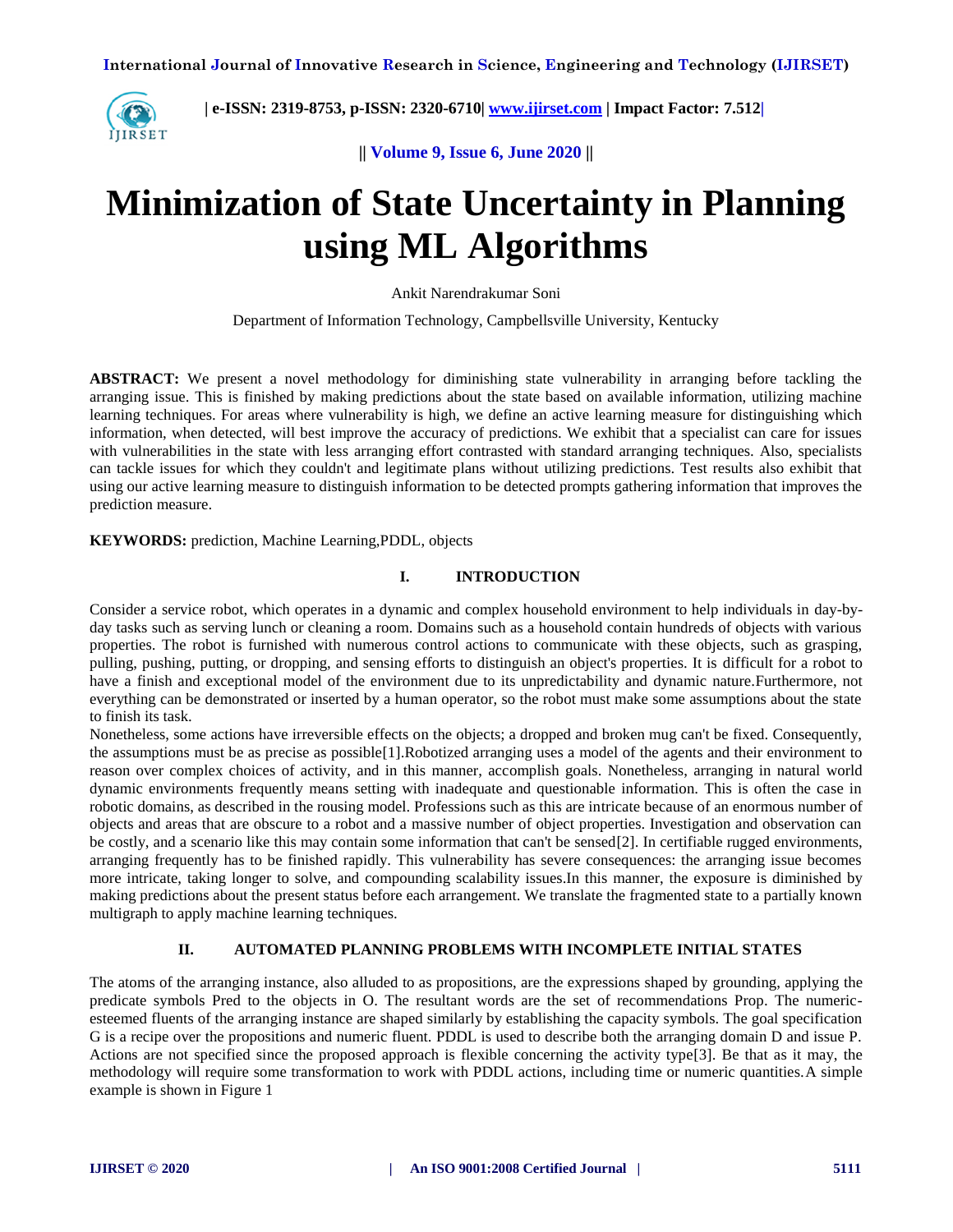**International Journal of Innovative Research in Science, Engineering and Technology (IJIRSET)**



# **| e-ISSN: 2319-8753, p-ISSN: 2320-6710| [www.ijirset.com](http://www.ijirset.com/) | Impact Factor: 7.512|**

**|| Volume 9, Issue 6, June 2020 ||**

```
;; PDDL domain description of the simply tidy task
(define (domain tidy-room-simple)
(:requirements :strips :typing :durative-actions)
(:types object area edge)
(:predicates (untidy ?o - object) (tidy ?o - object)
             (explored ?r - area) (at ?r - area) (visited ?r - area)
(:durative-action push
    :parameters (?o - object)
    : duration ( = ? duration 10)
    :effect (at end (and (tidy ?o) (not (untidy ?o)))))
(:durative-action explore
    :parameters (?r - area)
    : duration ( = ? duration 120)
    :effect (at end (explored ?r)))
(:durative-action visit
    :parameters (?r1 ?r2 - area)
    :condition (and (at start (at ?r1)))
    : duration ( = ? duration 100)
    :effect (and (at start (not (at ?r1)))
            (at end (visited ?r2)) (at end (at ?r2)))
\mathcal{L}
```
**Figure 1:** The simplified planning domain for a tidying task encoded in PDDL

The set of propositions for the arranging instance is gotten by establishing the predicates as described above to acquire the set:

(tidyob0) (tidyob1) (Untidy ob0) (Untidy ob1) (Explored room0)

PDDL makes a closed-world assumption about the state. On the off chance that the exacting  $l_p$  is not in the state S, at that point, it is assumed that  $l_n \in s$  (each state is a finished state). In contrast, we believe that if  $l_n \in s$  and  $l_n \in s$  s then instead, the estimation of the proposition is obscure. Unexpected and Conformant arranging reason over fragmented information and make no closed-world assumption[4].

## **1. Contingent and Conformant Planning**

Contingent planning tackles the issue of arranging with inadequate information. In an issue with fragmented information, the underlying state is a set of clauses over propositions defining the underlying situation. This is different from the thought of inadequate state in that the clauses can define relationships between propositions, such as oneof the constraints[5]. This issue describes a questionable cleanroom issue, in which the underlying position of the robot is obscure. The disjunction represents the underlying position of the robot:

#### (oneof (at door) (at table) (at sofa))

The idea of a fragmented state in this paper does exclude this information gave by these constraints. For instance. The three propositions are obscure. What's more, given the constraint, just three possible complete beginning states can be valid. In contrast, by representing the underlying state as a poor state wherein these three propositions are obscure, there are  $2^3 = 8$ possible beginning states.A contingent solution to an issue with fragmented information uses sensing actions to observe missing information and its execution branches upon the result. Contingent planners, such as Contingent-FF and CLG, are useful in such domains, where it can't be assumed that a conformant solutionexists. A contingent solution assumes that vulnerability is monotonically decreasing, i.e., when the estimation of a proposition has been observed by a sensing activity, at that point, it can't become obscure once more. A contingent solution also assumes that there is no known likelihood distribution over the sensing activity's possible results.

#### **2. Probabilistic Planning**

On the off chance that the probability distribution over a non-deterministic activity is known, at that point, the problem could be encoded as a probabilistic PDDL (PPDDL) instance. Probabilistic arranging with PPDDL extends PDDL with probabilistic effects, which allows the specification of Markov decision processes (MDPs). A model PPDDL domain. There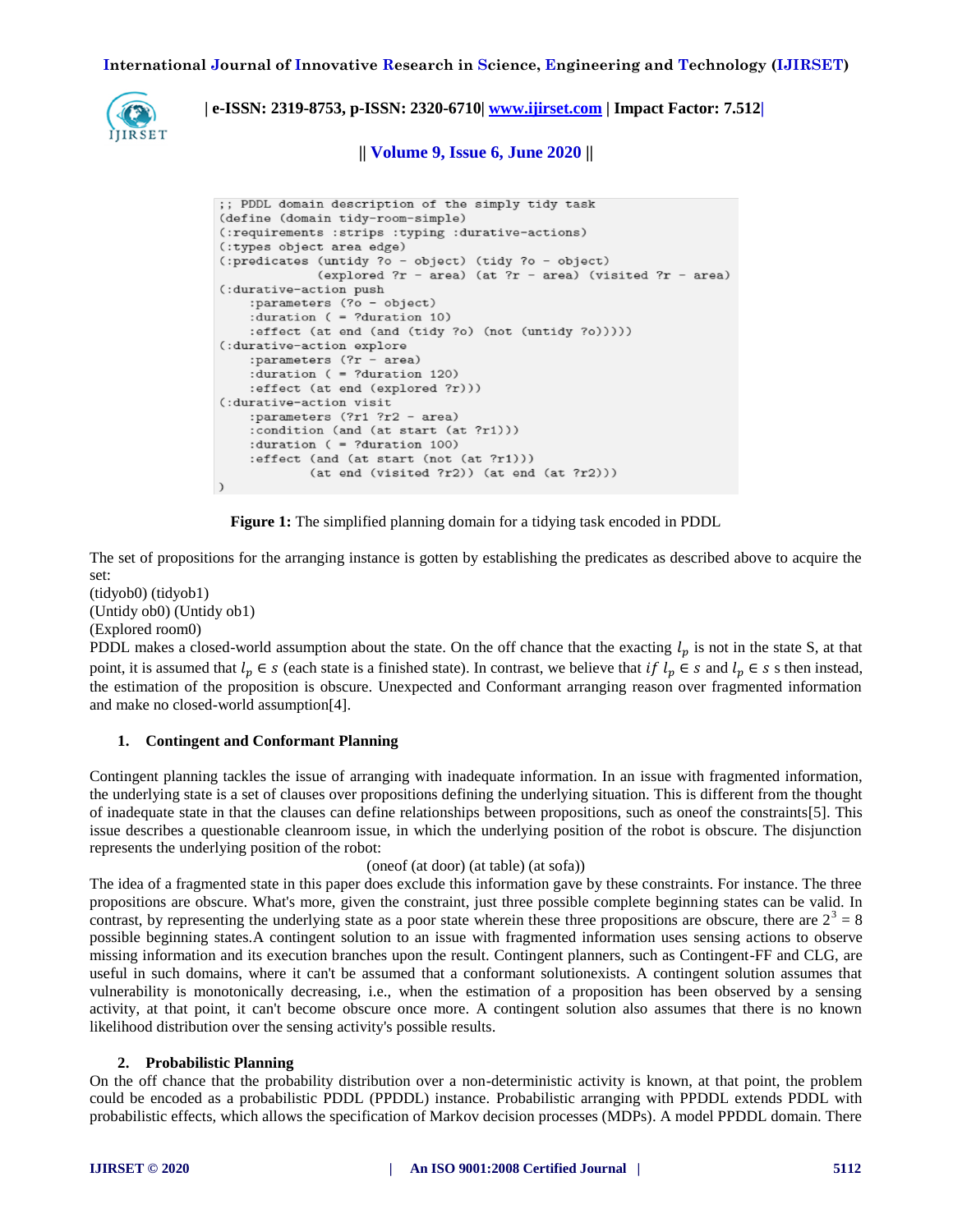# **International Journal of Innovative Research in Science, Engineering and Technology (IJIRSET)**



 **| e-ISSN: 2319-8753, p-ISSN: 2320-6710| [www.ijirset.com](http://www.ijirset.com/) | Impact Factor: 7.512|**

## **|| Volume 9, Issue 6, June 2020 ||**

are two objects in this problem, the two of which have some probability of being chaotic. The items can be cleaned by pushing them away, yet there is a probability that this activity fails. PPDDL allows specifying activity cost and arranging horizons, and the objective is by and large defined by limiting the standard cost [6]. Agreeing with non-deterministic effects, including observations encoded as sensing actions with probabilistic, differs from contingent arranging. Contingent sensing actions for incomplete observability assume that once the truth of the matter is known, it does not change by continued sensing.

## **III. GUIDING AN AGENT TO IMPROVE PREDICTIONS**

For cases where the state's vulnerability is too high, such that the state can't be anticipated with high confidence, we propose to use an active learning approach. This methodology is used to distinguish the best sensing actions for observing the information that will increase predictions' confidence. there are numerous objects of a similar kind, and the robot has low confidence about whether these objects can be grasped. In this situation, it is desirable to perform sensing actions that will produce the most significant improvement in predictions over the obscure information, such as endeavoring to grasp one of the numerous objects. The robot could sense whether it is possible to get one such item, thus foresee that similar objects can also be held with increased confidence[7]. This methodology allows us to decrease the number of sensing actions required when all is said in done to accomplish the arranging task.

## **1. Active Learner**

we select information critical to the prescient model. This information represents an obscure proposition which needs to be observed by the specialist. This is acknowledged with a methodology similar to vulnerability pool based sampling, based on selecting the least confident sample from a collection of obscure data[8]. The assumption is that the most dubious pieces are the ones with the lowest confidence. The confidence measure of an edge captures the information gave by known neighbors.

Consequently, the confidence measures for all edges by implication rely upon one another utilizing the graph's geography. In this way, selecting an edge with the lowest confidence is not free of other obscure advantages [9]. That essential reliance is also a source of information to refresh the confidence when new information, a measurement on a selected edge, becomes accessible by recomputing the indicator function F.

#### **2. Setting Information to Solve the Planning Task**

When solving a specific planning task, it can happen that a proposition obscure to an organizer is also not observable but rather is essential in solving the planning problem. For instance, in the cleanroom domain, which contains countless different objects, some properties can't be observed; however, they are significant for decision making, such as whether an item can be pushed or got. The two propositions that describe this property can frame a disjunctive milestone in finishing the goal of cleaning the item. Attempting to execute some actions to pick up knowledge can be hurtful to the robot or an item, such as the off chance that the object is as well weighty, contains liquids, or is exceptionally delicate[10]. As opposed to sensing the property legitimately, a robot can mention observable facts of some properties of the object or a similar object, which will improve its predictions.

#### **3. Selecting Information to Explore the Domain**

Selecting which information to observe first can also be used in domains where the specialist has a minimal measure of introductory information accessible. In the cleanroom domain's model problem, this would be the case when the robot enters a youngster's room for the first time where almost all objects and their properties are unobserved[11]. Quick planning with the task of cleaning up space can flop because of the absence of information. Instead, a robot can mention some objective facts to acquire knowledge about the state.A way to deal with choose which sensing actions a specialist should take first could be irregular or, on the other hand, defined by some domain or task-specific investigation strategy. Be that as it may, to limit sensing actions expected to perform the general investigation, we suggest using the active student by selecting propositions from all obscure data in the state.

#### **IV. CONCLUSION**

This paper has shown how state vulnerability in planning can be decreased with predictions using machine learning. To empower predictions in the state, with tests in different domains, we demonstrated that with 20% knowledge about the